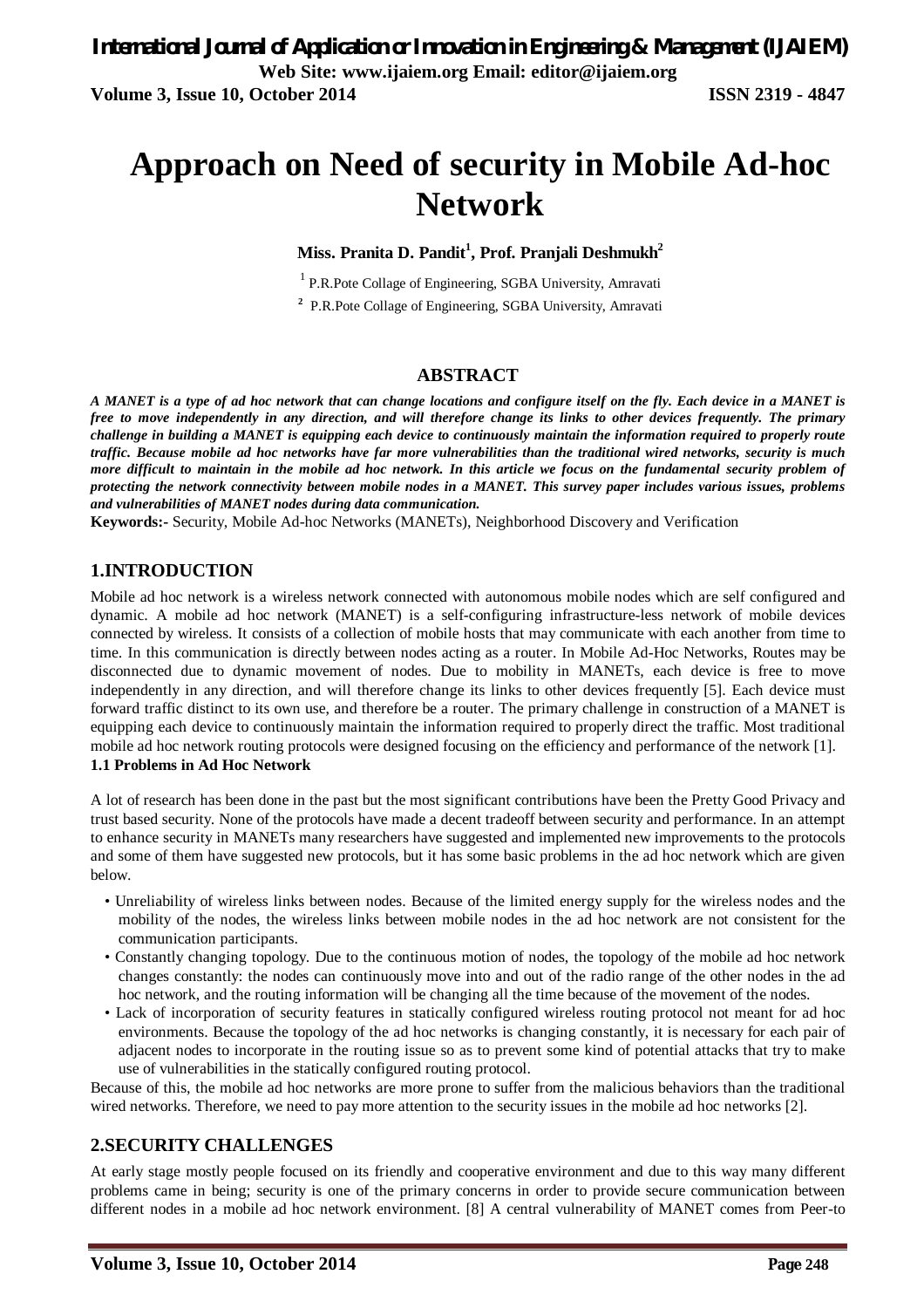# *International Journal of Application or Innovation in Engineering & Management (IJAIEM)* **Web Site: www.ijaiem.org Email: editor@ijaiem.org**

#### **Volume 3, Issue 10, October 2014 ISSN 2319 - 4847**

Peer architecture in which each node acts like a router to forward packets to other nodes. Moreover, these nodes on network share the same opened environment that gives opportunity for malicious attackers. In [4] and [5], the challenges for MANET security can be summarized as Follows:

- Lacking of central points: because of characteristics of MANET such lacking gateways, routers, etc, the mobile nodes just know some neighbors in its range. This introduces new difficulties for security designs such as facing with the change of network topology, resource
- Mobility: MANET nodes can leave, join, and roam in the network on their own will, so the topology of network is changed frequently. Therefore, some security solutions to adapt with the change of topology. However, this also raises new problems for these systems.
- Wireless link: In wireless environment, a plenty of collision occurred when nodes send and receive the packets. The wireless channel is also subject to interferences and errors, exhibiting volatile characteristics in terms of bandwidth and delay. In addition, some services such as routing protocols, broadcast services have to communicate with others in real-time, this can flood the network traffic.
- Limited resources: The mobile nodes like laptop, PDA are generally constraint in battery power, processing speed, storage, and memory capacity. Therefore, the operation of security solutions can be reduced the accuracy, efficiency such dropping packets, a numerous time for computation.
- Cooperativeness: MANET is a mobility network, so nodes have to communicate with others by using routing protocol such AODV, DSR…Therefore; this can make these protocol become target of attack.

# **3.ISSUE IN SECURING THE ROUTING PROTOCOLS**

Securing the routing protocols for ad hoc networks is a very challenging task due its unique characteristics [9]. A brief discussion on how the characteristics causes' difficulty in providing security in ad hoc wireless network is given below. Location information is an integral part of most wireless sensor network services such as geographical routing [2], and applications Such as target tracking and monitoring, it is of paramount importance to secure the localization process.[4]. The specific features of MANETs present challenge for security solutions. Many existing security solutions for conventional networks are ineffective and inefficient for many envisaged MANET deployment environments. Consequently, researchers have been working for the last decade on developing new security solutions or changing current ones to be applicable to MANETs. Since many routing protocols do not consider security, some research focuses on developing secure routing protocols or introducing security extensions to existing routing protocols [6]

#### **4.BACKGROUND**

The specific features of MANETs present a challenge for security solutions. Many existing security solutions for conventional networks are ineffective and inefficient for many envisaged MANET deployment environments [7] consequently, researchers have been working for the last decade on developing new security solutions or changing current ones to be applicable to MANETs. Since many routing protocols do not consider security, some research focuses on developing secure routing protocols or introducing security extensions to the existing routing protocols. Routing protocols have been counter selfish activities by forcing the selfish nodes to cooperate.. In geographic routing, the forwarding decision at each node is based on the locations of the node's one-hop neighbors and location of the packet destination as well. A forwarding nodes therefore needs to maintain types of locations. Many works, e.g., GLS [2], Quorum System [4],have been discover and maintain the location of destination. However, the maintenance of onehop neighbors' location has been often neglected. Some geographic routing schemes, e.g., simply assume that a forwarding node knows the location of its neighbors. The wireless network is wormholes or rely attack[3]. Wormholes may disturb communication, alert routing or include localization error. To overcome this problem many approaches properties for communications and can be roughly divided into solutions based on location, time, time and location, and network geometry. Other solutions rely on security properties achievable in specific scenarios. As wireless communications enable an ever-broadening spectrum of mobile computing applications, location or position information becomes increasingly important for those systems. Devices need to determine their own position, one to enable location-based or location-aware functionality and services [3].

#### **5.RELATED WORK**

Most previous ad hoc networking research has focused on problems such as routing and communication, assuming a trusted environment. However, many applications run in untrusted environments and require secure communication and routing [8]. The wormhole attack in wireless networks was independently introduced by Papadimitratos [2], Initial proposals to thwart wormhole attacks suggest using secure modulation of bits over the wireless channel that can be demodulated only by authorized nodes. This only defends against outside attackers who do not possess cryptographic keys [8]. In paper [10] a practical algorithm for wormhole detection. The algorithm is simple, localized, and is universal to node distributions and communication models. The simulation results have confirmed a near perfect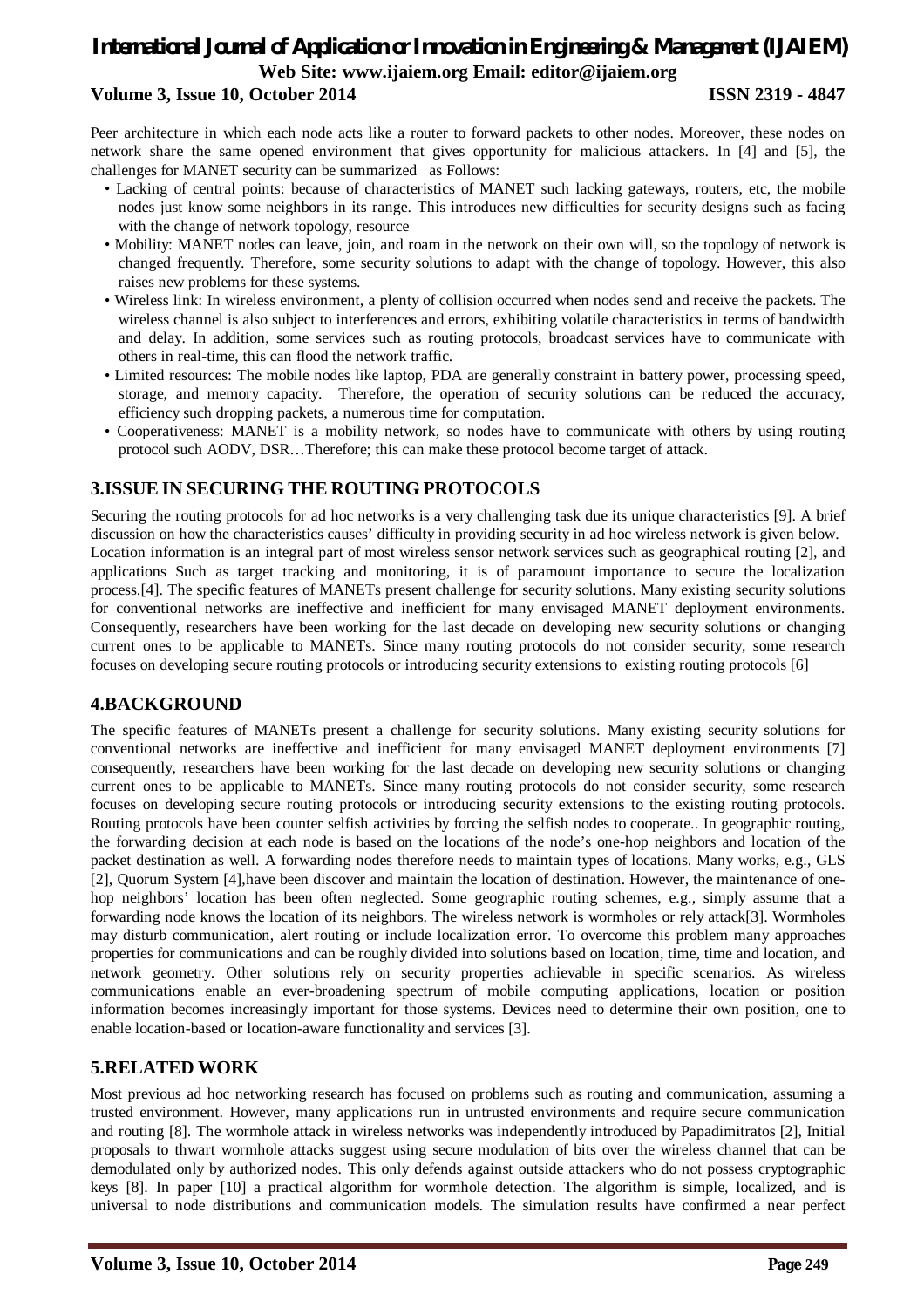## *International Journal of Application or Innovation in Engineering & Management (IJAIEM)* **Web Site: www.ijaiem.org Email: editor@ijaiem.org Volume 3, Issue 10, October 2014 ISSN 2319 - 4847**

detection performance whenever the network is connected with a high enough probability, for common connectivity and node distribution models. The expected algorithm will have a practical use in real-world deployments to enhance the robustness of wireless networks against wormhole attacks [10]. In [2], examined the main security issues in MANETs. They have most of the problems of wired networks and many more besides due to their specific features: dynamic topology, limited resources (*e.g.* bandwidth, power), lack of central management points. Firstly, presented specific vulnerabilities of this new environment. Then the attacks exploit these vulnerabilities and, possible proactive and reactive solutions used. Attacks are classified into passive and active attacks at the top level [1]. Since routing protocols on MANETs are insecure, After that, mainly focused on active routing attacks which are classified into dropping, modification, fabrication, and timing attacks. Attackers have also been discussed and examined under insider and outsider attackers. Insider attacks are examined on our exemplar routing protocol AODV. Conventional security techniques are not directly applicable to MANETs due to their very nature. Researchers currently focus on developing new prevention, detection and response mechanism for MANETs. In [4], summarize secure routing approaches for MANETs. The difficulty of key management on this distributed and cooperative environment is also discussed. Furthermore surveyed intrusion detection systems with different detection techniques are used. Each approach and technique is presented with attacks they can and cannot detect. To conclude, MANET security is a complex and challenging topic. To propose security solutions well-suited to this new environment, recommend researchers investigate possible security risks to MANETs most roughly[6].

#### **6.SECURITY PROTOCOL FOR MOBILE AD HOC NETWORK**

For securing the basic technique are proposed. Firstly discover the secure neighborhood and then verify that neighborhood. Secure neighbor discovery deals with the identification of nodes with which a communication link can be established or that are within a given distance. The verification tests aim at avoiding false negatives and false positives as well as at minimizing the number of unverifiable nodes. The value  $pX$  is the current position of  $X$ , and INX is the current set of its communication neighbors. Proposed system denote by  $tX$  the time at which a node  $X$  starts a broadcast transmission and by tXY the time at which a node Y starts receiving it. Note that these time values refer to the actual instant at which the node starts transmitting/receiving the first bit of the message at the physical layer. To retrieve the exact transmission and reception time instants, avoiding the unpredictable latencies introduced by interrupt triggered at the driver's level, a solution such as that implemented in is required.3 Furthermore, the GPS receiver should be integrated in the 802.11 card; software defined radio solutions combining GPS and 802.11 capabilities are proposed, among others. Now, consider a verifier S that initiates the NPV protocol. The message exchange procedure is outlined in Algorithm 1 for S, and in Algorithm 2 for any of Ss communication neighbors

|                                      | node $S$ do                                                                                            |
|--------------------------------------|--------------------------------------------------------------------------------------------------------|
|                                      | $S \rightarrow *$ : $\langle$ POLL, $K'_{S}$                                                           |
| $\mathbf{3}$                         | $S$ : store $t_S$                                                                                      |
|                                      | when receive REPLY from $X \in \mathbb{N}_S$ do                                                        |
| $\overline{\mathbf{s}}$ .            | $S:$ store $t_{XS}, \mathbb{C}$ <sub>X</sub>                                                           |
| $\overline{6}$                       | after $T_{max} + \Delta + T_{jitter}$ do                                                               |
| $\begin{matrix} 7 \\ 8 \end{matrix}$ | $S: \mathfrak{m}_S = \{(\mathfrak{c}_X,i_X) \mid \exists t_{XS}\}$                                     |
|                                      | $S \rightarrow *$ : $\langle \texttt{REVEAL}, \texttt{m}_S, E_{k'_S} \{h_{K'_S}\}, Sig_S, C_S \rangle$ |

#### **Algorithm 1:** Message Exchange Protocol :Verifier[11]

|         | 1 forall $X \in \mathbb{N}_S$ do                                                   |
|---------|------------------------------------------------------------------------------------|
|         | when receive POLL by $S$ do                                                        |
|         | X : store $t_{SX}$                                                                 |
|         | X: extract $T_X$ uniform r.v. $\in [0, T_{max}]$                                   |
| 3456789 | after $T_X$ do                                                                     |
|         | X : extract nonce $\rho_X$                                                         |
|         | $X: \mathfrak{C}_X = E_{K'_S} \{ t_{SX}, \rho_X \}$                                |
|         | $X \rightarrow * : (REPLY, \mathbb{C}X, h_{K'_{\alpha}})$                          |
|         | $X$ : store $t_X$                                                                  |
| 10      | when receive REPLY from $Y \in N_S \cap N_X$ do                                    |
| 11      | $X$ : store $t_{YX}, \mathbb{C}Y$                                                  |
| 12      | when receive REVEAL from S do                                                      |
| 13      | $X: \mathbb{t}_X = \{(t_{YX}, i_Y) \mid \exists t_{YX}\}$                          |
| 14      | $X \rightarrow S$ :                                                                |
|         | $\langle$ REPORT, $E_{K_S} \{p_X, t_X, \mathbb{L}_X, \rho_X, Sig_X, C_X\} \rangle$ |

**Algorithm 2:**Message Exchange protocol :Any Neighbor [11]